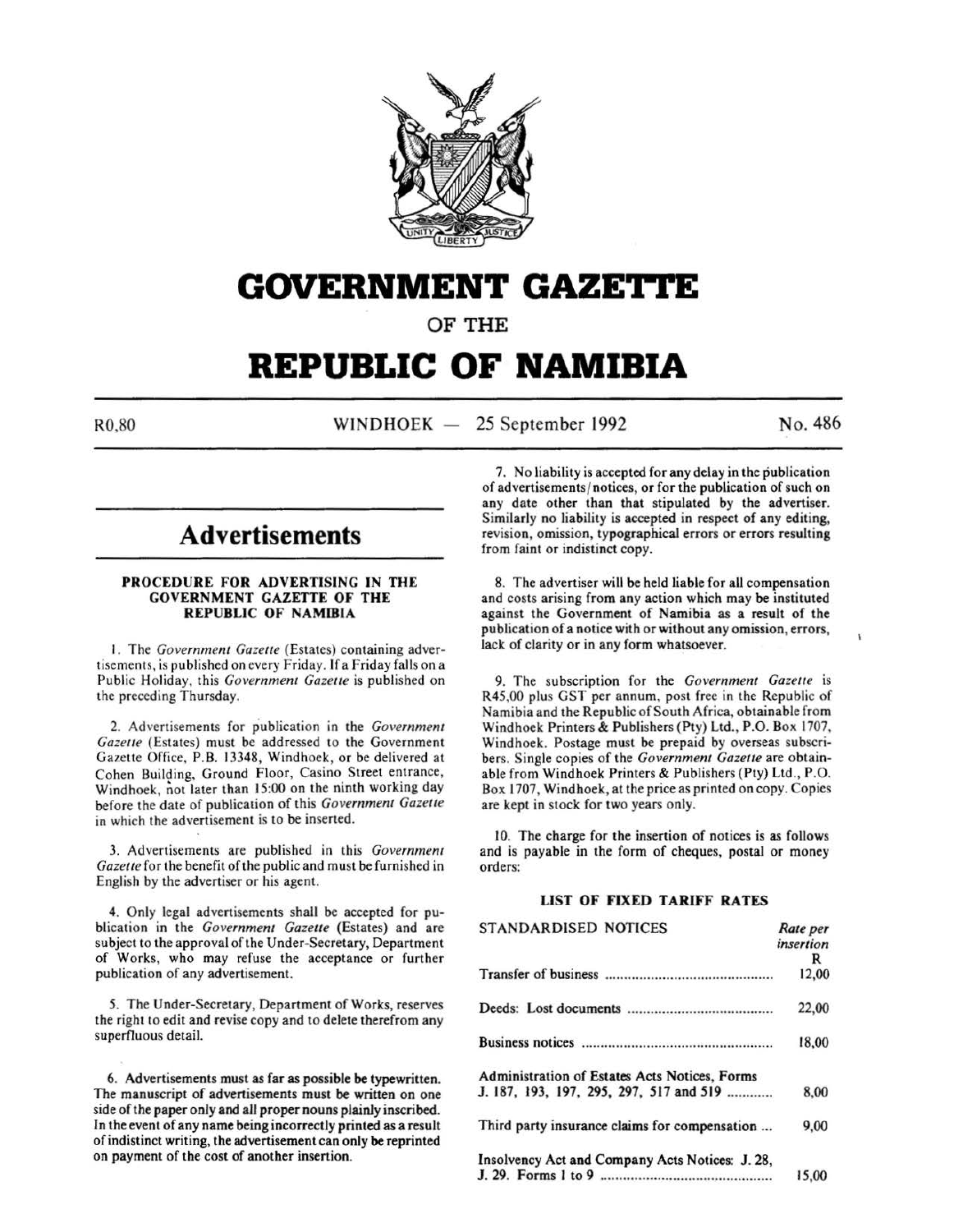$\overline{\phantom{a}}$ 

| $J.B.$ - Forms 2 and $6-$ additional statements<br>according to word count table, added to the basic<br>traffic.<br>经重新的                                                                               |        |
|--------------------------------------------------------------------------------------------------------------------------------------------------------------------------------------------------------|--------|
| Change of name (two insertions)                                                                                                                                                                        | 108,00 |
| Naturalisation notices (including a reprint for the                                                                                                                                                    | 8,00   |
| Unclaimed moneys - only in the Government<br>Gazette, closing date 15 January (per entry of                                                                                                            | 3,00   |
|                                                                                                                                                                                                        | 18,00  |
|                                                                                                                                                                                                        | 8.00   |
| <b>NON-STANDARDISED NOTICES</b>                                                                                                                                                                        |        |
|                                                                                                                                                                                                        |        |
| Company notices:                                                                                                                                                                                       | R      |
| Short notices: Meetings, resolutions, offers of<br>compromise, conversions of companies, voluntary<br>windings-up, et.: closing of members' registers<br>for transfer and/or declarations of dividends | 40.00  |
| Declaration of dividends with profit statements,                                                                                                                                                       | 90.00  |

| 20 SUPREMOUL 1992                                 | 110. TOU |
|---------------------------------------------------|----------|
|                                                   |          |
|                                                   | 40,00    |
| Liquidators' and other appointees' notices        | 25,00    |
| SALES IN EXECUTION AND OTHER PUBLIC SALES:        |          |
|                                                   | 65,00    |
| Public auctions, sales and tenders:               |          |
|                                                   | 22,00    |
|                                                   | 54,00    |
|                                                   | 82,00    |
| <b>ORDERS OF THE COURT:</b>                       |          |
| Provisional and final liquidations or sequestra-  |          |
|                                                   | 50,00    |
| Reduction or change in capital mergers, offers of |          |
|                                                   | 120,00   |
| Judical managements, curator bonis and similar    |          |
|                                                   | 120,00   |
|                                                   | 15,00    |
| Supersession and discharge of petitions (J. 158)  | 15.00    |
|                                                   |          |

II. The charge for the insertion of advertisements other than the notices mentioned in paragraph 10 is at the rate of R3,00 per em double column. (Fractions of a em must be calculated as a em).

12. No advertisements shall be inserted unless the charge is prepaid. Cheques, drafts, postal or money orders must be made payable to the Under-Secretary, Department of Works, Private Bag 13348, Windhoek.

# FORM J 187

#### LIQUIDATION AND DISTRIBUTION ACCOUNTS IN DECEASED ESTATES LYING FOR INSPECTION

In terms of section 35(5) of Act 66 of 1965, notice is hereby given that copies of the liquidation and distribution accounts (first and final, *unless otherwise stated)* in the estates specified below will be open for the inspection of all persons interested therein for a period of 21 days (or shorter or longer if *specially stated)* from the date specified or from the date of publication hereof, whichever may be the later, and at the offices of the Master and Magistrates as stated.

Should no objection thereto be lodged with the Master concerned during the specified period, the executors will proceed to make payments in accordance with the accounts.

337,'92 BURGER Jeanetta Jacoba Debora, 021007 00 0300 4, Old Age Home, Otjiwarongo. Otjiwarongo, Windhoek. Bank Windhoek Ltd., (Estate and Trust Department), P.O. Box 15, Windhoek.

338j92 MOUTON Roelof Albertus, 591002 08 0017 3, Swakopmund. Valerie Mouton, 610406 08 0054 5. Swakopmund. Windhoek. First National Trust, P.O. Box 448. Windhoek.

303,92 MOLLER Christiaan Deatlift. 260306 08 0006 7. Karasburg. Rhona Concordia Moller. 330813 08 0004 8. Karasburg, Windhoek. First National Trust, P.O. Box 448,<br>Windhoek.

400 92 SCHAFFT Dorothea Augusta. 940603 01 0001 4, Windhoek. Windhoek. Standard Bank Namibia Ltd .. (Registered Bank). Trustee Branch, P.O. Box 2164, Windhoek.

85.90 VAN DER MER WE J.F .. 330709 50 1500 0, Okahandja. Second and Final. 14 Days. Okahandja. Windhoek. I.R. McLaren, Investment Trust Co. (Pty) Ltd., P.O. Box 21204. Windhoek.

415/92 COETZEE Coenraad Johannes Willem. 071017 01 0002 4, Windhoek. Adriana Jacoba Coetzee (born Kruger), 140219 01 0002 4. Windhoek. Standard Bank Namibia Ltd., (Registered Bank), Trustee Branch. P.O. Box 2164. Windhoek.

186191 ABEL Piet, 471008 08 0008. c o The Manager. Private Bag X I 3204, Windhoek. Windhoek. Messrs. Lange. Joubert, Carr & Blaauw. 26 Schroder Street, P.O. Box 6. Upington. 8800.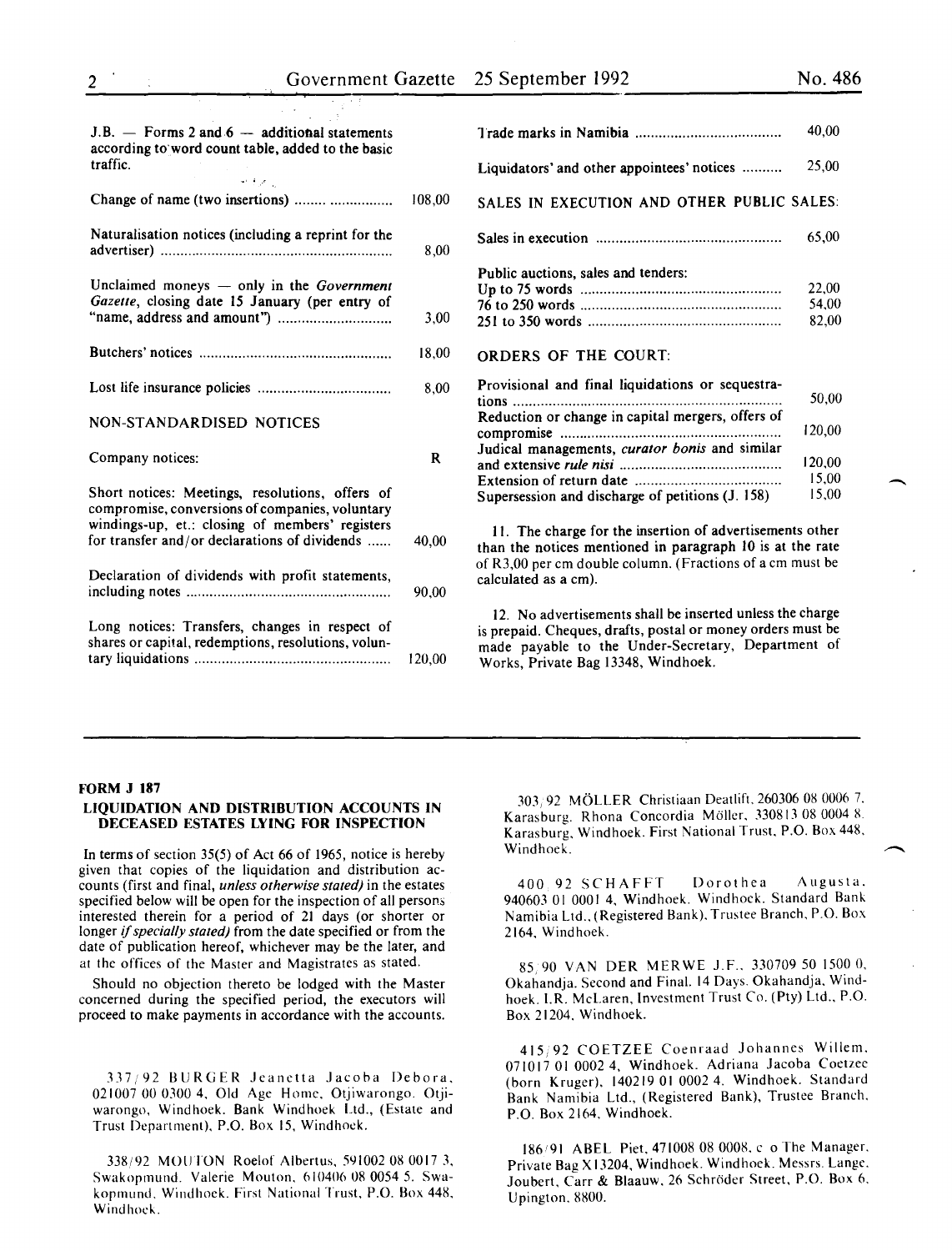~--------------------------------~---------------------------

1680/92 HAUGER Wolfgang Henner Ferdinand, Farm Orupoko No. 486, Grootfontein. Susara Elizabeth Hauger, 401101 01 0015. Grootfontein, Cape Town and Windhoek. First National Trust, P.O. Box 512, Cape Town.

565/91 SCHULZ lise, 140712 01 0027 I, Aranos, Mariental. First & Final. 21 Days as from 2 October 1992. Mariental, Windhoek. A.J. Smith, Executor Testamentary, P.O. Box 199, Mariental.

#### FORM J 193

# NOTICE TO CREDITORS IN DECEASED ESTATES

All persons having claims against the estates mentioned below are hereby called upon to lodge their claims with the executors concerned, whithin 30 days (or otherwise as indi cated) calculated from the date of publication hereof. The information is given in the following order: Estate number, surname and christian names, date of birth, identity number, last address, date of death; surviving spouse's names surname, date of birth and identity number; name and address of executor or authorised agent, period allowed for lodgement of *claims if other than 30 days.* 

AGGENBACH Margaretha Maria, Windhoek, I February 1907,070201 01 0002 I, Mariental, 29 August 1992. Standard Bank Namibia Ltd., (Registered Bank), Trustee Branch, P.O. Box 2164, Windhoek.

404/92 GOLLEY Benedictus Ambrosius, Windhoek, 2 July 1952, 570702 09 0005 I, Karas burg, 19 October 1991. Dorothea Golley. First National Trust, P.O. Box 448, Windhoek.

387 *i* 92 BOONZAAIER lzak Hermias, Windhoek, 30 August 1912, 120830 01 0004 4, Karasburg, II June 1992. Alida Regina Boonzaaier. First National Trust, P.O. Box 448, Windhoek.

340/92 VAN DER WALT Cornelius Petrus Jacobus, Windhoek, 30 October 1925, 251030 50 2200 2. Otjiwarongo, 18 June 1992. Enela Magrietha Prinsloo. First National Trust, P.O. Box 448, Windhoek.

354/92 CLOETE ELIZABETH Sophia, Windhoek, 13 January 1939, 390113 08 0029 2, Windhoek, 6 April 1992. First National Trust, P.O. Box 448, Windhoek.

441/92 ZWIEBEL Anna Sophia Wilhelmina, Windhoek, 12 December 1923,231212 01 0003 2, No. II Andradiet Street, Erospark, Windhoek, 8 August 1992. A. Swanepoel, c/o Dr. Weder, Kruger & Hartmann, Ground Floor, Nimrod Building, P.O. Box 864, Windhoek.

JACOBS Helena Johanna, Windhoek, 25 August 1957, 570825 01 9700 4, Windhoek, 27 April 1992. Gideon Francois Jacobs, 20 February 1951, 510220 01 0032 5. Bank Windhoek Ltd., (Estate and Trust Department), P.O. Box 15, Windhoek.

EWEST Liselotte, Windhoek, 16 March 1934, 3403160100140, Plot Nubaumis, Windhoek, 22 August 1992. Wend Ewest, 17 June 1937, 370617 01 0012 4. Bank Windhoek Ltd., (Estate and Trust Department), P.O. Box 15, Windhoek.

JACOBS Gideon Francois, Windhoek, 20 February 1951, 510220 01 0032 5, Windhoek, 20 August 1992. Bank Windhoek Ltd., (Estate and Trust Department), P.O. Box 15, Windhoek.

214/92 FERREIRA Birgit Nicole, Windhoek, II October 1963, 631011 01 0165 5, Walvis Bay, 4 April 1992. E.H. Pfeifer, c/o Fisher, Quarmby & Pfeifer, 108 SWABS Building, Post Street Mall, P.O Box 37. Windhoek.

228/92 JANSEN Job Nicolaas, Windhoek, 2 July 1968, 680702 02 0001 I, Namibian Police, Oshakati, 14 May 1992. Theunissen, VanWyk & Partners, P.O. Box 3110. Windhoek.

376/92 GRIMBEEK Catharina Aletta Johanna Jacoba, Windhoek, 6 December 1921, 211206 00 0400 0, Old Age Home, Gobabis, 22 July 1992. Rissik, Cox & Probart, P.O. Box 90, Keetmanshoop.

1680/92 HAUGER Wolfgang Henner Ferdinand, Cape Town and Windhoek, 13 Mei 1935, Farm Orupoko No. 486. Grootfontein, 12 June 1991. Susara Elizabeth Hauger. 1 November 1940, 401101 01 0015. First National Trust. P.O. Box 512, Cape Town.

#### FORM *2*

# MEETING OF CREDITORS IN SEQUESTRATED ESTATES OR COMPANIES BEING WOUND UP

Pursuant to section 41 and 42 of the Insolvency Act, 1936, section 179 and 182 of the Companies Act, 1926, and section 339 and 366 of the Companies Act, 1973, notice is hereby given that a meeting of creditors will be held in the sequestrated estate or companies being wound up mentioned below, indicating the number of estate/company: the name and description of estate/company; the date, hour and place of meeting and the purpose of meeting.

Meetings in a place in which there is a Master's Office, will be held before the Master; elsewhere they will be held before the Magistrate.

W 1/92 Insolvent Estate J.A. Kotze. 30 September 1992. At 10:00, in front of Master of the High Court, Windhoek. For the proof of further claims. U. Grüttemeyer, P.O. Box 790, Windhoek.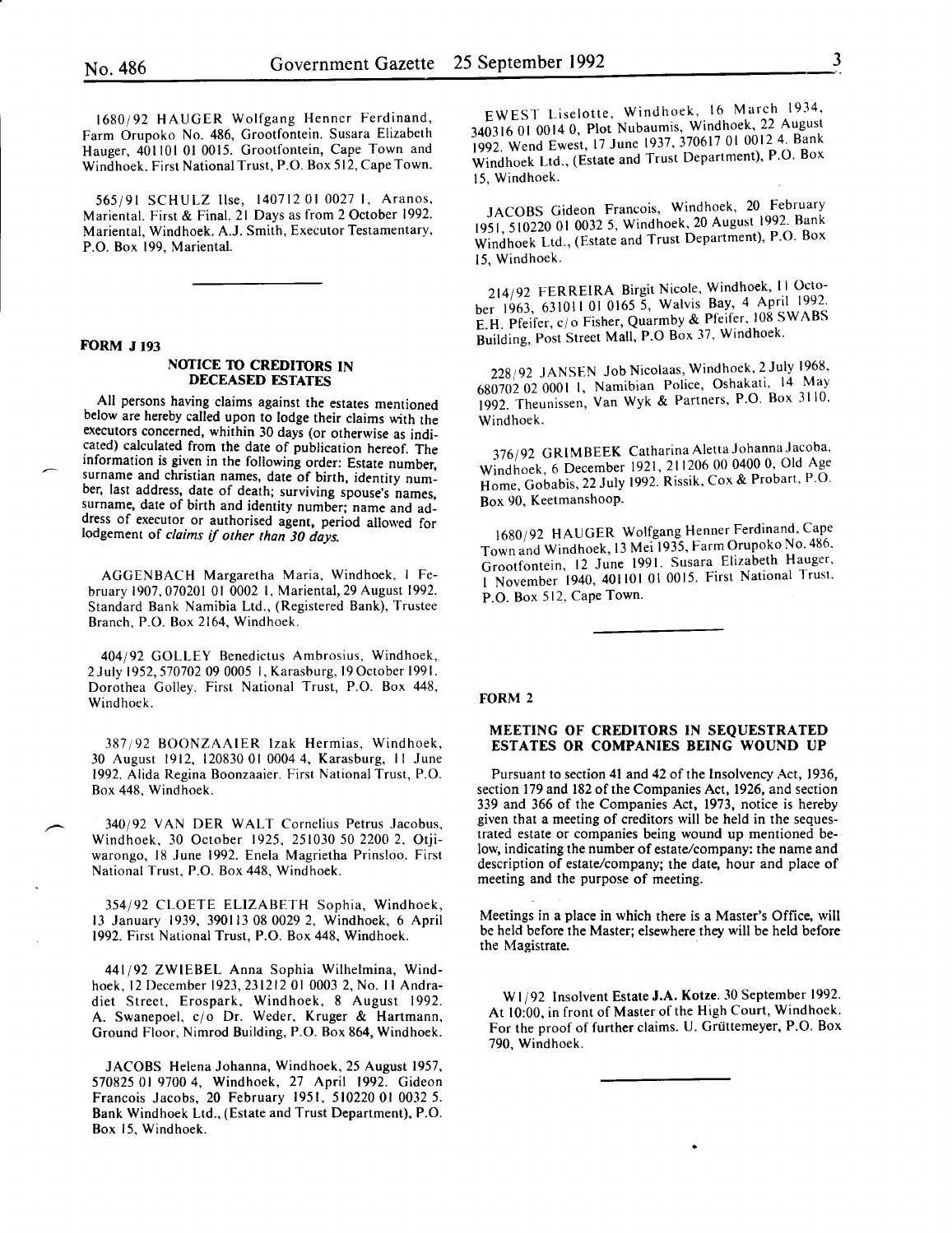FORM 4

# LIQUIDATION ACCOUNTS AND PLANS OF DISTRIBUTION OR CONTRIBUTION IN 3EQUESTRATED ESTATES OR COMPANIES BEING WOUND UP

Pursuant to section 108(2) of the Insolvency Act, 1936, section 136(2) of the Companies Act, 1926, and section 406(3) of the Companies Act, 1973, notice is hereby given contribution in the estates or the companies mentioned below will lie open for inspection by creditors or contributories at the offices of the Master and the Magistrates stated therein, for a period of 14 days, or for such a period as stated therein, from the dates mentioned below or from the date of publication hereof, whichever may be the later date.

W3j92 Willem de Vries van der Merwe. First Liquidation and Distribution Account. At the office of the Master of the High Court, Windhoek for a period of 14 days as from the 25th September 1992. D.J. Bruni, Trustee, Investment Trust Co. (Pty) Ltd., P.O. Box 21204, Windhoek.

W5/85 T.I. Cooper. Sisteenth Liquidation & Distribution Account. At the office of the Master of the High Court, Windhoek for a period of 14 days as from the 25th September 1992. l.R. McLaren, Trustee, Investment Trust Co. (Pty) Ltd., P.O. Box 21204, Windhoek.

W18/91 A.R.G. Caroto. First Liquidation and Distribution. Account. At the office of the Master of the High Court, Windhoek for a period of 14 days as from the 25th September 1992. l.R. McLaren, Trustee, Investment Trust Co. (Pty) Ltd., P.O. Box 21204, Windhoek.

W18/90 Insolvent Estate J.G. Fourie. Second and Final Liquidation and Distribution Account. At the office of the Master of the High Court, Windhoek for a period of 14 days as from the 25th September 1992. I.R. McLaren, Trustee, Investment Trust Co. (Pty) Ltd., P.O. Box 21204, Windhoek.

#### 'FORM 5

#### PAYMENT OF DIVIDENDS AND COLLECTION OF CONTRIBUTIONS IN SEQUESTRATED ESTATES FOR COMPANIES BEING WOUND UP

The liquidation accounts and plans of distribution or contribution in the sequestrated estates or companies being wound up, as the case may be, mentioned below having been confirmed on the date therein mentioned, notice is hereby given, pursuant to section 113(1) of the Insolvency Act, 1936, section 139(2) of the Companies Act, 1926, and section 409(2) of the Companies Act, 1973, that dividends are in the course of payment or contributions are in the course of collection in the said estates or companies as set forth below and that every creditor liable to contribution is required to pay to the trustee or liquidator the amount for which he is liable at the address mentioned below.

W18/89 Wisowa (Pty) Ltd. In Liquidation. 8 September 1992. Contribution being collected. U. Griittemeyer, P.O. Box 790, Windhoek.

# TRANSFER OF BUSINESS

KINDLY TAKE NOTICE that application will be made not less than fourteen (14) days after publication of this notice to the Licensing Court at Windhoek for the transfer of the General Dealer, Patent Medicine, Tobacco (Retail), Aerated Mineral Water and Fresh Produce Licences, held by J.J.B. NELL who traded under the name of NELL SELFHELP MARKET on Erf 4108, Rehoboth, to A.A. LUCAS, who will continue business on the same premises, under the same name for his own account.

ANDREW ALEXANDER LUCAS P.O. Box 4091 Rehoboth

#### IN THE HIGH COURT OF NAMIBIA

In the matter between:

SWA BUILDING SOCIETY and Plaintiff LINDA EUGENE BRINK (born De Beer) Defendant

#### NOTICE OF SALE IN EXECUTION

Pursuant to a Judgement of the above Honourable Court granted on the 24th day of July 1992, the following immovable property will be sold without reserve and "voetstoots" by the Deputy Sheriff of the District of Otjiwarongo on Friday, the 16th day of October 1992, at 11:00, at Erf No. 1566, (a Portion of Erf No. 1544), Otjiwarongo Township, (Extension No. 1).

**CERTAIN** Erf No. 1566, (a Portion of Erf No. 1544), Otjiwarongo (Extension No. I);

SITUATE In the Municipality of Otjiwarongo Registration Division "D".

The "Conditions of Sale-in-Execution" will lie for inspection at the office of the Deputy Sheriff at Otjiwarongo and at the Head Office of Plaintiff at Windhoek and Plaintiff's Attorneys, Fisher, Quarmby & Pfeifer, at the undermentioned address.

DATED at WINDHOEK this 15th day of September 1992.

(Sgd.) E.H. PFEIFER FISHER, QUARMBY & PFEIFER ATTORNEYS FOR PLAINTIFF 108 SWABS Building Post Street Windhoek

-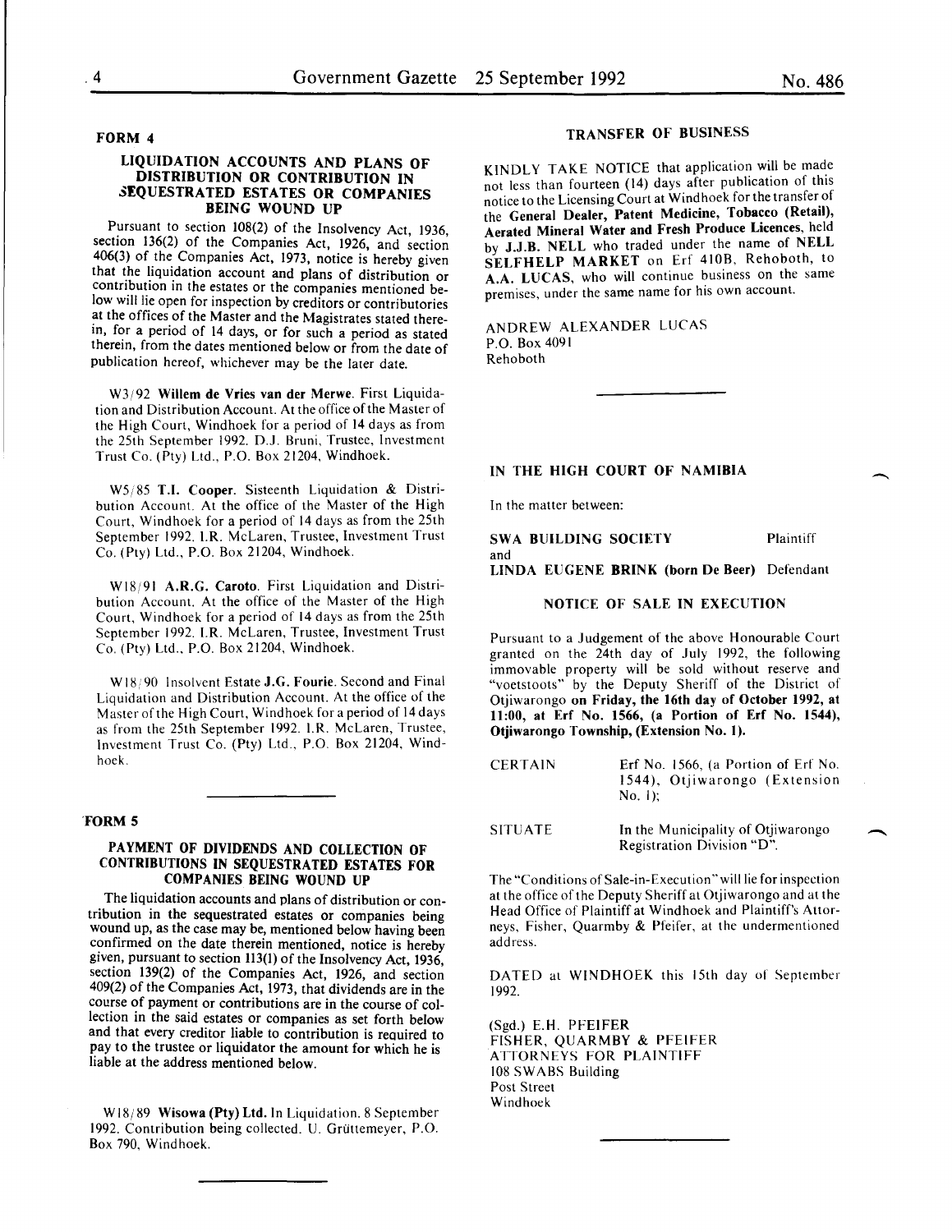# IN THE MAGISTRATE'S COURT FOR THE DISTRICT OF TSUMEB

HELD AT TSUMEB **CASE NO.: 413/92** 

In the matter between:

# BARNABAS BERRA MUNGUNDA

and

Judgement **Creditor** 

HANS EGON EHLER

Judgement Debtor

# NOTICE OF SALE IN EXECUTION

Notice is hereby given that a Sale in Execution will be held by the Messenger of the Court on Erf No. 817, Blei Street, Tsumeb, at 10:00, on Saturday, the 26th day of September 1992, of the following goods:

Fishing rod and reel Old motor engine parts Work benches Garden tools Old motorcar engines Welding bottles, etc.

TERMS: "Voetstoots" and in cash to the highest bidder.

(Sgd.) J.J. GERTENBACH GERTENBACH & CO. PLAINTIFF'S ATTORNEY Main Street P.O. Box 259 Tsumeb

# IN THE HIGH COURT OF NAMIBIA

In the matter between:

#### SWA BUILDING SOCIETY and ERICH MURERE

Defendant

Plaintiff

#### NOTICE OF SALE IN EXECUTION

Pursuant to a Judgement of the above Honourable Court granted on the 14th day of August 1992, the following immovable property will be sold without reserve and "voetstoots" by the Deputy Sheriff of the District of Otjiwarongo on Friday, the 16th day of October 1992, at 10:00, at Erf No. 45, Orwetoveni Township, Otjiwarongo.

| CERTAIN | Erf No. 45, Orwetoveni Township; |  |
|---------|----------------------------------|--|
|---------|----------------------------------|--|

SITUATE In the Municipality of Otjiwarongo Registration Division "D".

The "Conditions of Sale-in-Execution" will lie for inspection at the office of the Deputy Sheriff at Otjiwarongo and at the Head Office of Plaintiff at Windhoek and Plaintiff's Attorneys, Fisher, Quarmby & Pfeifer, at the undermentioned address.

DATED at WINDHOEK this 14th day of September 1992.

(Sgd.) E.H. PFEIFER FISHER, QUARMBY & PFEIFER ATTORNEYS FOR PLAINTIFF 108 SWABS Building Post Street Windhoek

# IN THE HIGH COURT OF NAMIBIA

In the matter between:

SWA BUILDING SOCIETY and JULIA JESSICA HIPONDOKA Plaintiff Defendant

#### NOTICE OF SALE IN EXECUTION

Pursuant to a Judgement of the above Honourable Court granted on the 8th day of May 1992, the following immovable property will be sold without reserve and "voetstoots" by the Deputy Sheriff of the District of Windhoek on Thursday, the 15th day of October 1992, at 09:00, at Erf No. 198, No. 8 Oriole Street, Hochlandpark Township, Windhoek.

| <b>CERTAIN</b> | Erf No. 198, Hochlandpark Town-<br>ship:                                                                                                                     |
|----------------|--------------------------------------------------------------------------------------------------------------------------------------------------------------|
| ---------      | $\mathbf{r} = \mathbf{r} \mathbf{r} + \mathbf{r} \mathbf{r} + \mathbf{r} \mathbf{r} + \mathbf{r} \mathbf{r} + \mathbf{r} \mathbf{r} + \mathbf{r} \mathbf{r}$ |

SITUATE In the Municipality of Windhoek Registration Division "K".

The "Conditions of Sale-in-Execution" will lie for inspection at the office of the Deputy Sheriff at Windhoek and at the Head Office of Plaintiff at Windhoek and Plaintiff's Attorneys, Fisher, Quarmby & Pfeifer, at the undermentioned address.

DATED at WINDHOEK this 15th day of September 1992.

(Sgd.) E.H. PFEIFER FISHER, QUARMBY & PFEIFER ATTORNEYS FOR PLAINTIFF 108 SWABS Building Post Street Windhoek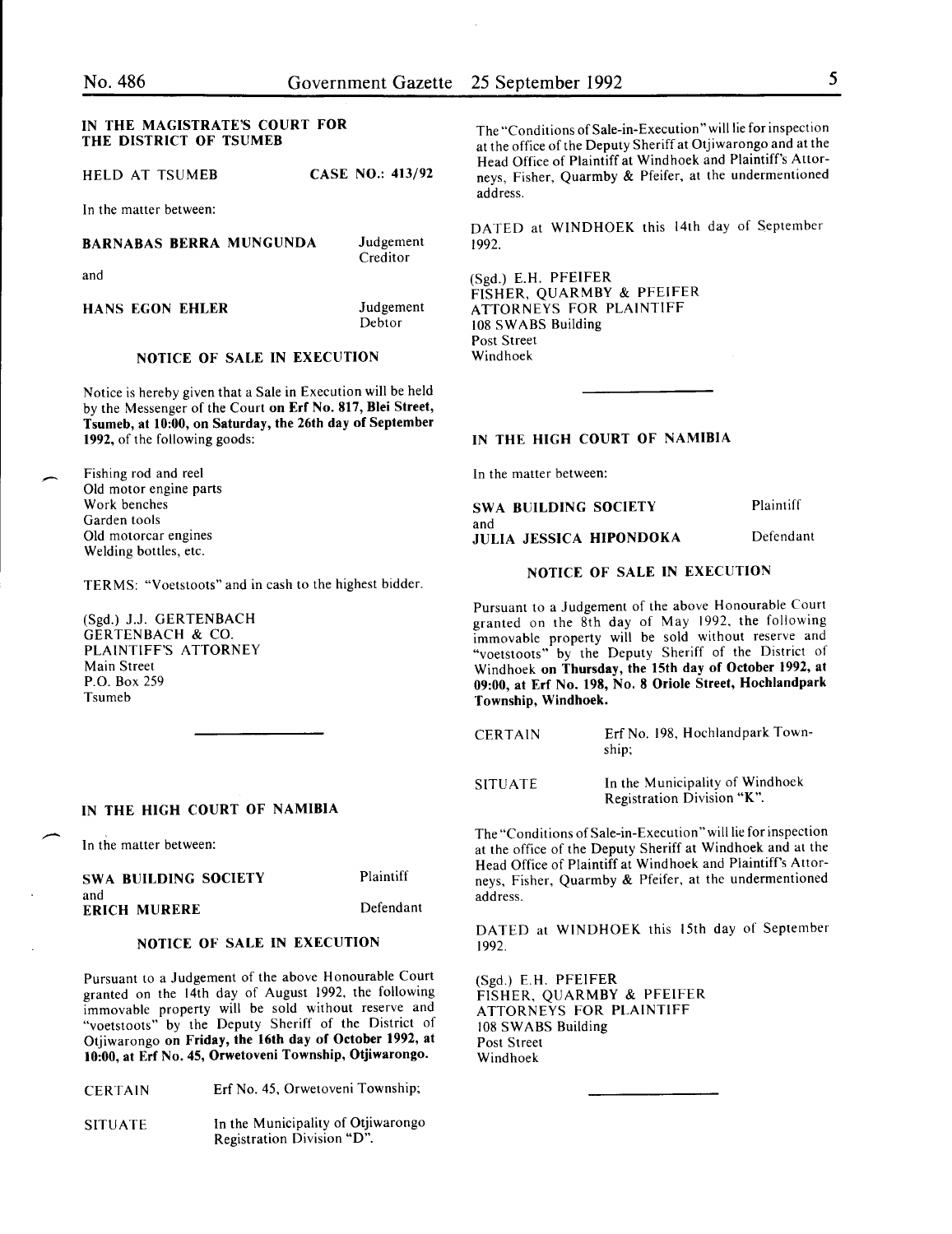#### IN THE MAGISTRATE'S COURT FOR THE DISTRICT OF WINDHOEK

HELD AT WINDHOEK CASE NO.: 1755/91

In the matter between:

| <b>SWA BUILDING SOCIETY</b> | Plaintiff |
|-----------------------------|-----------|
| and                         |           |
| <b>MANFRIED TJIHO</b>       | Defendant |

# NOTICE OF SALE IN EXECUTION

In execution of a Judgement granted by the above Honourable Court, the following property will be sold by public auction by the Court Messenger for the District of Windhoek on Wednesday, the 23rd day of September 1992, at 11:00, at Erf No. 823, (a Portion of Erf No. 199), Wanaheda Township, Windhoek.

| <b>CERTAIN</b> | Erf No. 823, (a Portion of Erf No. 199)<br>Wanaheda Township, Windhoek; |
|----------------|-------------------------------------------------------------------------|
| <b>SITUATE</b> | In the Municipality of Windhoek<br><b>Registration Division "K":</b>    |

with all improvements thereon.

# CONDITIONS OF SALE:

- I. The Sale is subject to the provisions of the Magistrate's Court Act No. 32 of 1944 as amended, and the property will be sold "voetstoots" according to the existing title deed.
- 2. One-tenth of the purchase price shall be payable immediately after the Sale in cash, the balance together with interest thereon at 21% against transfer, which transfer shall be given without delay.
- 3. With improvements on the property although no warranty is given in this regard.
- 4. The complete Conditions of Sale will be read out at the time of the sale, and may be inspected beforehand at the offices of the Court Messenger, the SWA Building Society and Plaintiffs attorneys at Windhoek.

FISHER, QUARMBY & PFEIFER ATTORNEYS FOR PLAINTIFF 1st Floor SWA Building Society Post Street P.O. Box 37 Windhoek

# IN THE MAGISTRATE'S COURT FOR THE DISTRICT OF WINDHOEK

HELD AT WINDHOEK CASE NO.: 3173/91

In the matter between:

| NAMIBIA BREWERIES LTD.   | Plaintiff |
|--------------------------|-----------|
| and<br>JOHANNES ASSEGAAI | Defendant |
|                          |           |

#### NOTICE OF SALE IN EXECUTION

In execution of a Judgement granted by the above Honourable Court, the following property will be sold by public auction by the Messenger of the Court, Windhoek on 14 October 1992, at 10:00, at Erf No. 7892, Extension 18, Golgota, Katutura, Windhoek:

| <b>CERTAIN</b>   | Erf No. 7892, Extension 18, Katutura;            |
|------------------|--------------------------------------------------|
| <b>SITUATE</b>   | In the Registration Division "K";                |
| <b>MEASURING</b> | 331 (Three hundred thirty-one)<br>square metres; |

with all improvements thereon.

#### CONDITIONS OF SALE:

- I. The Sale is subject to the provisions of the Magistrate's Court Act No. 32 of 1944, as amended, and the property will be sold "voetstoots" according to the existing title deed.
- 2. One-tenth of the purchase price shall be payable immediately after the Sale in cash, the balance together with interest thereon at 19,5% against transfer, which transfer shall be given without delay.
- 3. The complete Conditions of Sale will be read out at the time of the sale, and may be inspected beforehand at the offices of the Plaintiff and Plaintiff's attorneys at the undermentioned address, as also at the offices of the Messenger of the Court, Windhoek.

DATED at WINDHOEK, this 8th day of September 1992.

ENGLING, STRITTER & PARTNERS ATTORNEYS FOR PLAINTIFF 5th Floor, CDM Centre **Bülow Street** Windhoek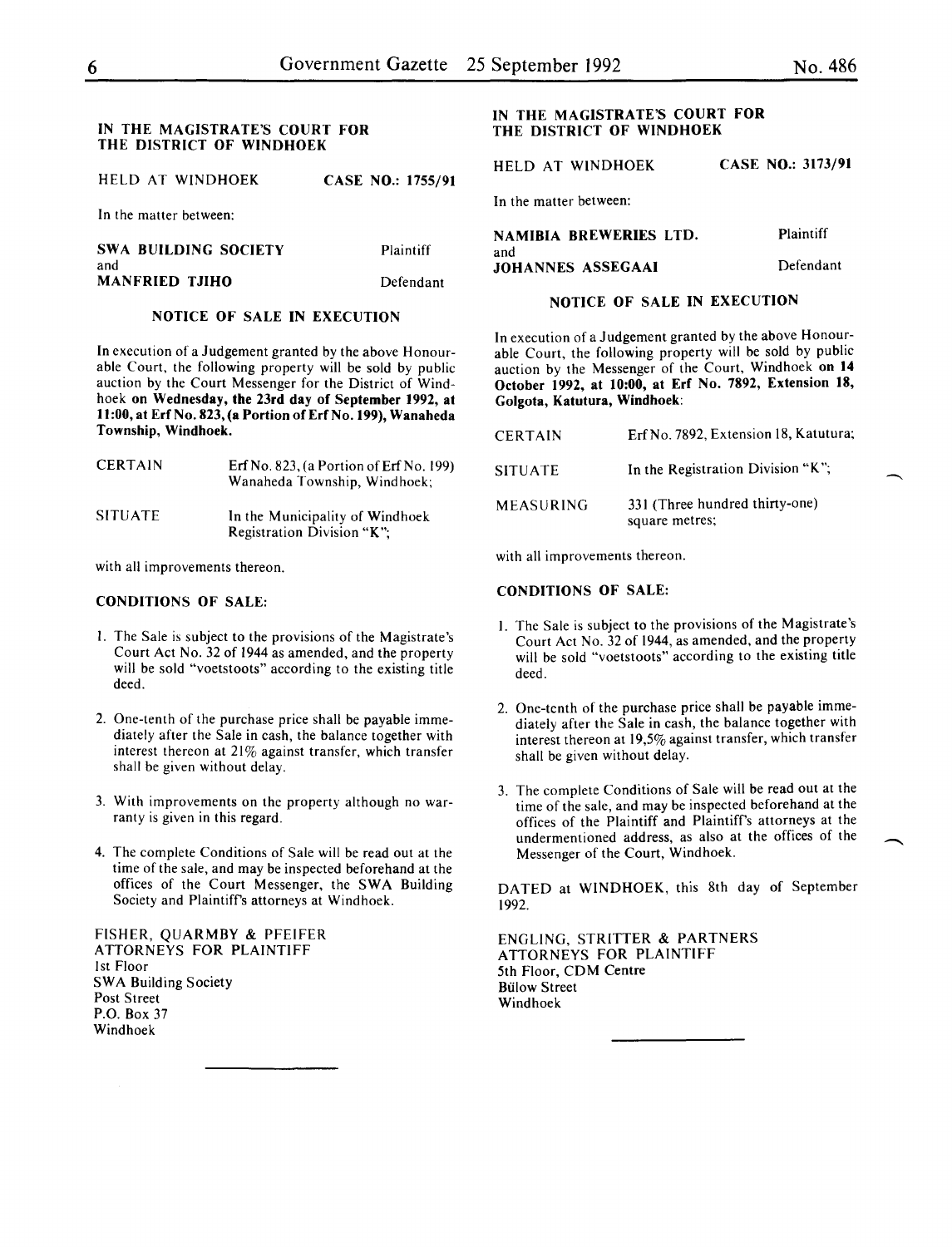#### IN THE HIGH COURT OF NAMIBIA

In the matter between:

THE COMMERCIAL BANK OF NAMIBIA LIMITED and WILLEM BOCK

Plaintiff

Defendant

#### NOTICE OF SALE IN EXECUTION OF IMMOVABLE PROPERTY

In execution of a judgement of the above Honourable Court in the abovementioned suit, a sale will be held on Wednesday, the 14th day of October 1992, at 10:00, at the Magistrate's Court in Rehoboth of the undermentioned property of the Defendant.

**CERTAIN** Erf No. A692, Rehoboth;

SITUATED Registration Division "M";

MEASURING I !59 square metres (One Thousand One Hundred and Fifty-nine) square metres.

The property shall be sold by the Deputy Sheriff of Rehoboth to the highest bidder with a reserve price of Rl5 221,19 (Fifteen Thousand Two Hundred and Twentyone and Nineteen).

 $10\%$  of the purchase price is to be paid in cash on the date of the sale, the balance to be paid against transfer, to be secured by a Bank or Building Society or other acceptable guarantee to be furnished to the Deputy Sheriff within fourteen (14) days after the date of the sale.

The full conditions of the Sale will be read out by the Deputy Sheriff on the day of the sale but may be inspected at any time prior to the sale at the offices of the Deputy Sheriff or at the offices of the Plaintiff's attorneys.

DATED at WINDHOEK this 3rd day of September 1992.

P.F. KOEP & COMPANY per: P.F. KOEP ATTORNEYS FOR PLAINTIFF First Floor Acme Corner Kasino Street Windhoek

# TRANSFER OF LICENCE

BE PLEASED TO TAKE NOTICE that application will be made after 14 (FOURTEEN) days after publication of this Notice at the Licensing Court, Windhoek for the transfer of the General Dealer (Retail) trading licence held by H. LOHMANN who traded under the name and style of TOBIE'S RENT-A-SUIT at Erf 356. I.izlhof Building, Rehobother Street, Snyman Circle, Windhoek to KARIN SASS who will carry on business for her own account under the same name and address.

This publication shall also serve as Notice being given in terms of Section 34 of the Insolvency Act of 1936.

DATED at WINDHOEK on this 31st day of August 1992.

BEHRENS & PFEIFFER per: R.P. BEHRENS Schoemanshoek Building 98 Gobabis Road Windhoek

#### NOTICE OF TRANSFER OF BUSINESS

Kindly take notice that HERMINE ELIZABETH **BESSINGER** intends to transfer and dispose of the business conducted by her as a General Dealer under the name and style of NAMIBIAN TOUCH, Erf No. 2140, John Meinert Street, Windhoek, to and in favour of CHARITY MULOPE GAOSEB who shall carry on the aforesaid business for her own account under the same name on the aforesaid premises, within a period of not less than 30 (thirty) days after publication of this notice. This publication shall further serve as due notice having been given in terms of section 34 of the Insolvency Act No. 24 of 1936 and furthermore that after 14 (fourteen) days of publication of this notice CHARITY MULOPE GAOSEB shall apply to the magistrate for the district of Windhoek for the transfer of the trading licence in respect ofthe aforesaid business into her own name.

LORENTZ & BONE Standard Bank Chambers Independence Avenue P.O. Box 85 Windhoek